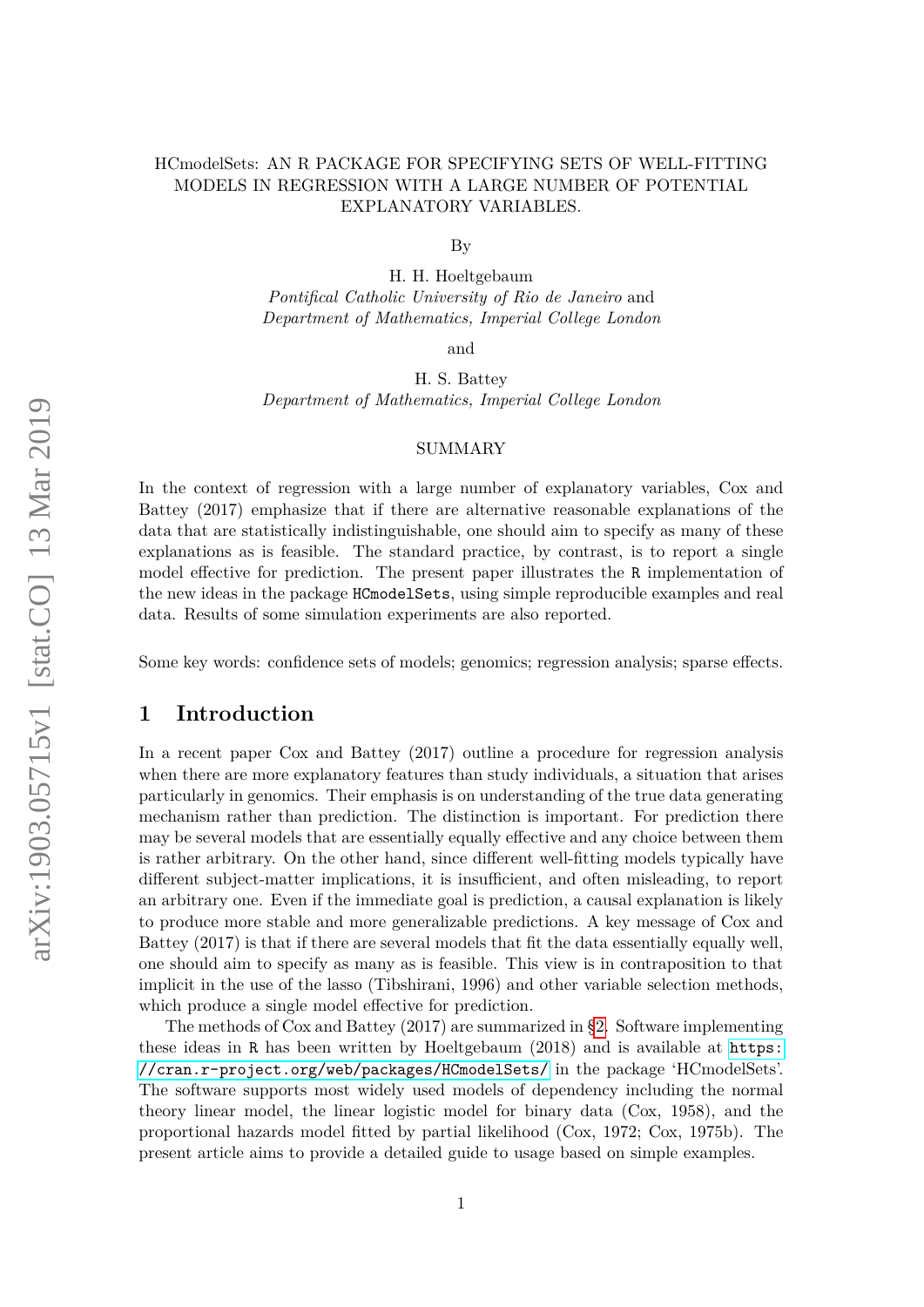# <span id="page-1-0"></span>**2 Methodology**

Suppose that data are available on *n* units, for each of which an outcome *y* is observed along with a vector *x* of *d* potential explanatory variables, where *d* is much larger than *n*. For progress an assumption of sparsity is needed, and the most explicit and interpretable such assumption is that relatively few of the potential explanatory features have a real effect, an assumption central to the formulation of the lasso and similar penalized regression procedures.

Cox and Battey (2017) suggest a different approach whose aim is essentially a confidence set of models. There are three stages to a discussion, and conditionally on the first two, the resulting set of models can be made to have the formal statistical properties associated with confidence sets.

In the first stage, an initial reduction is made in which a large number of variables are discarded on the basis that they have no explanatory power, or that any explanatory power that they appear to have is explained away by other variables. The assessment is made by fitting a suitable low-dimensional regression model several times to each variable, each time alongside a different set of *k* companion variables. A variable is retained for further study if it satisfies a particular criterion in at least half of the analyses in which it appears. The sets of variables to be considered together are specified by a partially balanced incomplete block design (Yates, 1936) in which variable indices are arranged in a hypercube of appropriate dimension. This initial dimension is determined by *d* and a constraint on *k* to mitigate the effect of dependence between *p*-values, or the associated test statistics, in any single analysis. Ideally *k* will be between 10 and 15; see §7 of Battey and Cox (2018) for a discussion of this choice. Successive reductions are made using arrangements in successively lower-dimensional hypercubes, where the criterion for retaining variables in each stage is guided by the theoretical discussion of Battey and Cox (2018), the need to keep the number of rows, columns, etc., of successive hypercubes ideally  $\leq 15$ , and the requirement for a degree of stability over rerandomization of the variable indices in the hypercube. Thus, judgement is required at various stages.

On the resulting set of variables, of which there will be roughly 10-20 by construction, an exploratory analysis is performed, of the kind that is standard in much statistical work. For instance, inspection of interaction plots or probability plots of *t* statistics. The objective is to detect possible nonlinearities or outliers.

All variables retained through the reduction phase and any squared or interaction terms suggested at the exploratory phase comprise the so called comprehensive model. All low dimensional subsets of the comprehensive model are then tested for their compatibility with the data using a likelihood ratio test, and all models that pass this test are reported. If, among this set, there are models that contain interaction terms without the corresponding main effects, the main effects are added.

For the resulting sets of models to have the formal statistical properties associated with confidence sets, conditional on the first two phases, it is necessary to either split the sample, see Cox (1975a) for a discussion, or to adjust standard tests of model adequacy in account of the alternative hypothesis being selected in the light of the data.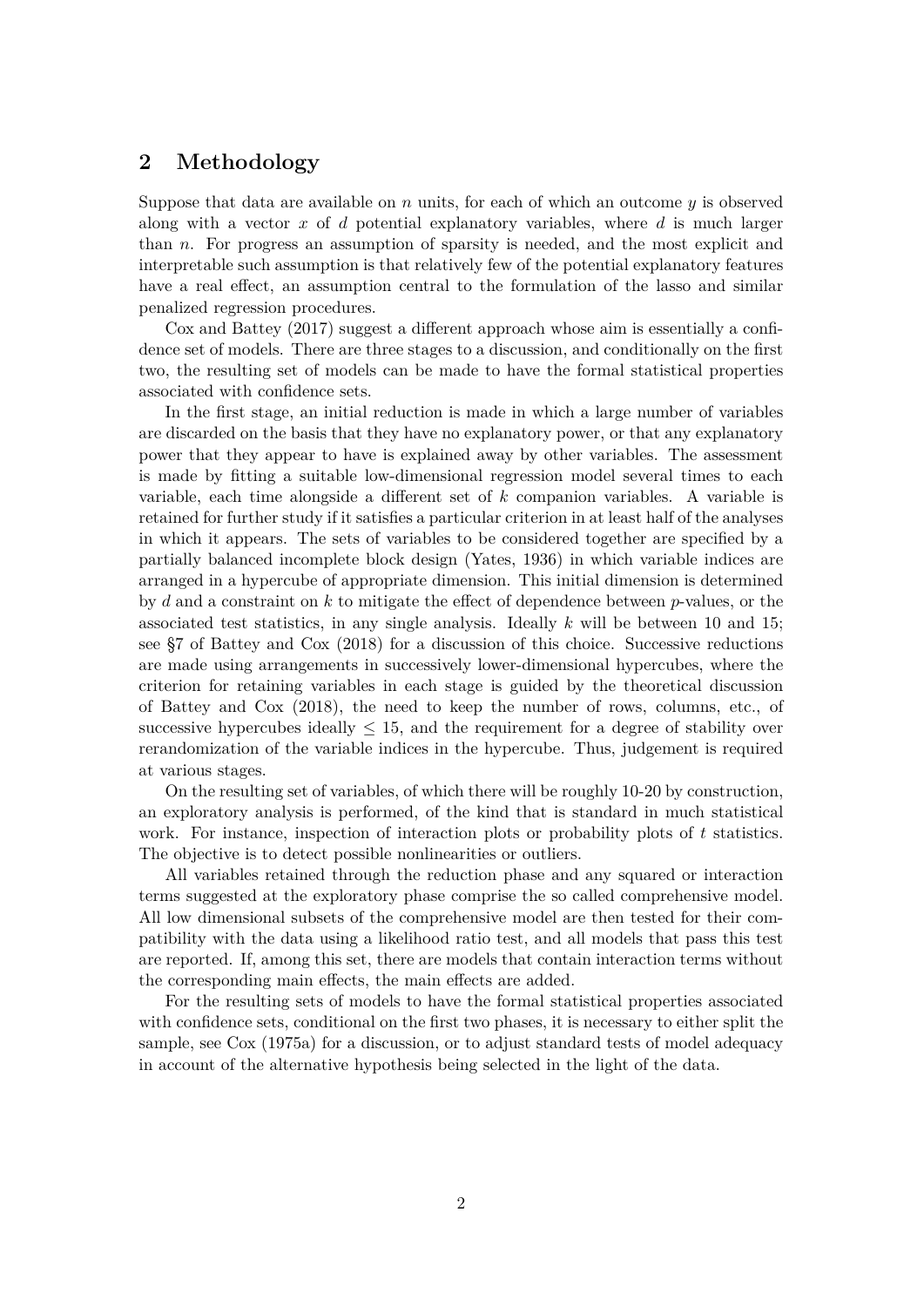## **3 Illustration of usage: a simple reproducible example**

### <span id="page-2-0"></span>**3.1 Some simple data generating processes**

We illustrate the functions available in 'HCmodelSets', and their appropriate usage, using simple examples. These functions include DGP, which can be used to reproduce the simulation study of Battey and Cox (2018) and to explore further sensitivities.

R > library ( HCmodelSets )  $R >$  dgp = DGP (s=5, a=3, sigStrength=1, rho=0.9, n=100,  $intercept = 5$ ,  $noise = 1$ ,  $var = 1$ ,  $d = 1000$ ,  $DGP . seed = 2018$ )

This generates normally distributed responses as  $Y_i = \mu + x_i^T \beta + \varepsilon_i$   $(i = 1, ..., n)$  where, in the present example  $n = 100$ ,  $\mu =$  intercept = 5, the  $\varepsilon_i$  are independently standard normally distributed and the  $x_i$  are realizations of a  $d = 1000$  dimensional normal random vector of mean zero and covariance matrix  $\Sigma$ . The vector of regression coefficients  $\beta$  is sparse in the sense that only  $s = 5$  entries are non-zero, equal to sigStrength = 1, and  $\Sigma$  is such that a correlation rho = 0.9 is induced between the corresponding entries of  $x_i$ , the so called signal variables, and among  $a = 3$  of the remaining variables. All potential explanatory variables have variance  $var = 1$ . The results of the subsequent analysis can be reproduced by setting DGP.seed = 2018 as above, but this argument is not needed.

With the appropriate modification to its arguments, the DGP function also generates survival times from a proportional hazards model with Weibull baseline hazard. The hazard function for the *i*th individual is

$$
h_i(t; \beta) = \kappa \tau(\tau t)^{\kappa - 1} \exp\{x_i^T \beta\},
$$

where  $h(t) = \kappa \tau (\tau t)^{\kappa-1}$  is the Weibull hazard function. From this, the density and distribution functions of survival times conditional on  $x_i$  are obtained as

$$
f_i(t; \beta) = \kappa \tau(\tau t)^{\kappa - 1} \exp\{x_i^T \beta\} \exp\{-e^{x_i^T \beta} (\tau t)^{\kappa}\},
$$
  

$$
F_i(t; \beta) = \exp\{-e^{x_i^T \beta} (\tau t)^{\kappa}\}.
$$

Thus, given covariates  $x_i$ , uncensored survival times from the above proportional hazards model are generated as  $T_i = \{-\log U/(\tau^{\kappa} e^{x_i^T \beta})\}^{1/\kappa}$ , where *U* is a uniform random variable on (0*,* 1).

In [§4](#page-5-0) a minor modification to the previous code is given to generate (potentially censored) survival time data from this model. Simulation results for the procedure fitted to both types of data are also reported in [§4.](#page-5-0)

### **3.2 Reduction phase**

Based on the previous output, typical usage of the function Reduction.Phase is:

$$
R > out = Reduction.Phase(X = dgp$X, Y = dgp$Y,
$$
  
family = gaussian, seed.HC = 1012)

In particular, this arranges the indices of the columns of dgp\$X in a hypercube of appropriate dimension, and fits a normal theory linear regression model to each set of variables indexed by the rows, columns, etc., of the hypercube. Other choices of the argument family are illustrated in [§5.](#page-8-0) The arrangement of the variable indices in the hypercube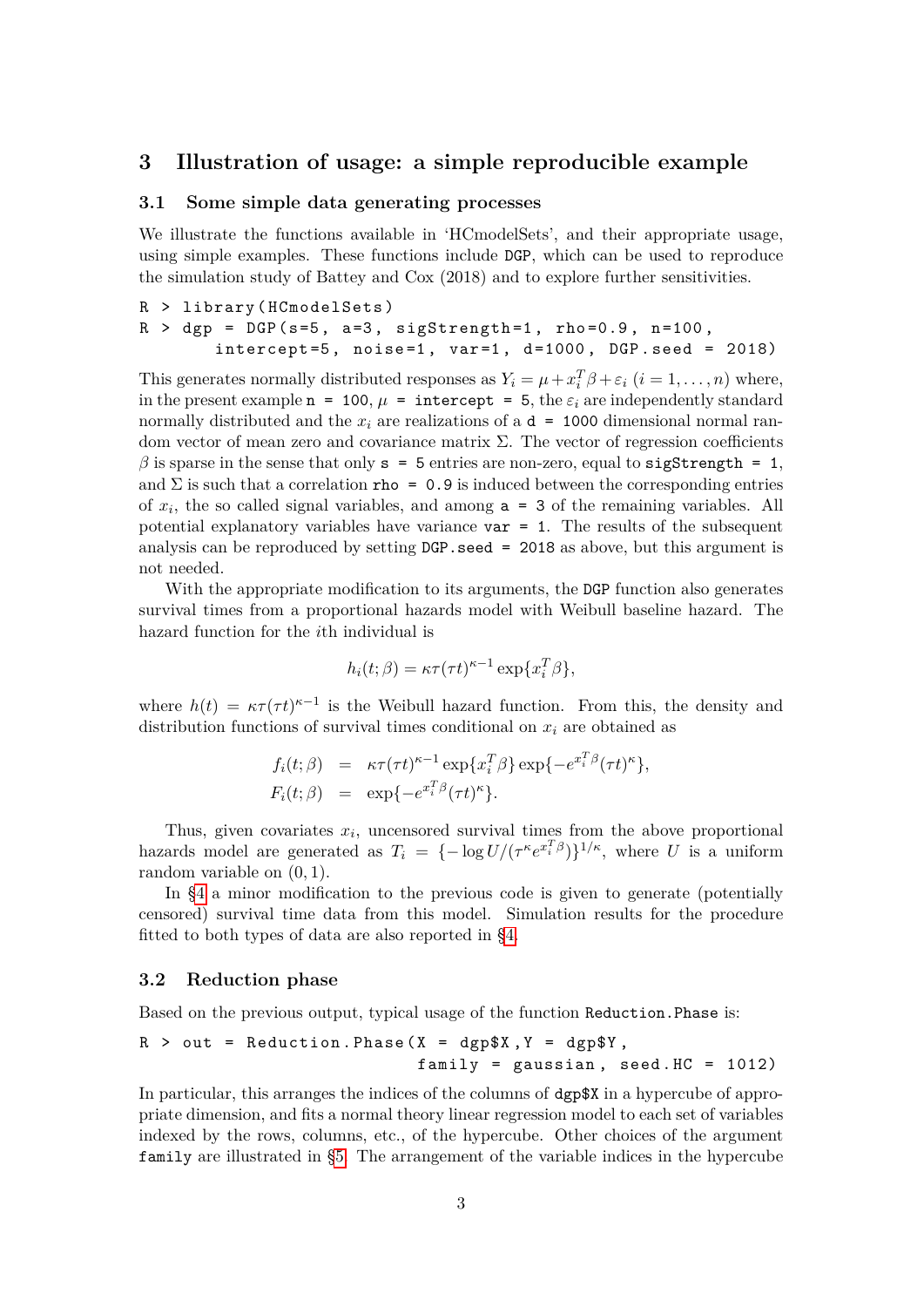is at random. However, seed.HC = 1012 allows the results of the analyses reported here to be reproduced. If the argument dmHC is left unspecified (the recommendation), as in this example, the dimension of the initial hypercube is set to be the smallest dimension such that the number of rows, columns etc., is no greater than 15. Thus, the present example initially has the 1000 variable indices arranged in a  $10 \times 10 \times 10$  cube.

Because the comprehensive model obtained from the full data achieves better fit than an arbitrary model embedding the one to be tested, a test of adequacy of the smaller model rejects too often in hypothetical repeated application. It is therefore usually sensible to split the sample in two and use, say 70%, for the reduction and exploratory phases, and the remaining 30% for construction of the conditional confidence sets of models. The appropriate modification to the previous code, so that only the first 70 observations are used for the reduction phase, is:

```
R > outSplit1 = Reduction. Phase (X = dgp $X [1:70, ],
          Y = \text{dgp$Y [1:70], family = gaussian, seed. HC = 1012}
```
If the initial sample size is rather small and the model to be fitted is non-Gaussian, the sample size available for the final phase of the procedure is likely to be too small for the distribution of the maximum likelihood estimator to be well-approximated by its asymptotic distribution. Correspondingly, the coverage probability of the confidence sets of models conditional on the reduction phase is likely to differ from the nominal value. This could be mitigated through a Bartlett correction to the likelihood ratio statistic, but this has not been implemented in the current version of the package. See Bartlett (1937), Barndorff-Nielsen and Cox (1984) and Barndorff-Nielsen and Cox (1994, p133, p152–53) for a discussion of the theory of Bartlett correction.

A strong reassurance over the security of one's conclusions is given if the set of retained variables does not alter much upon rerandomization of the arrangement of the variable indices in the (hyper)cube, and this is a suitably cautious check in practice. Indeed, if the answers so obtained differ appreciably, the suggestion is that too severe a reduction has been performed. Thus we consider also the outcome outSplit2, obtained when no argument seed.HC is provided, so that variable indices are arranged in their original order. Some variables will appear in all or almost all analyses.

```
R > outSplit2 = Reduction. Phase (X = dgp$X[1:70,],
                           Y = \text{dgp$Y [1:70], family = gaussian}
```
The outcomes outSplit1 and outSplit2 of the previous two analyses are two lists of variable indices from each successive reduction. Only the latter reductions are of ultimate interest, but the intermediate reductions should be inspected to ensure that the number of variables retained is not so large as to be detrimental to the subsequent stage of the reduction. In the present example, the final lists of variables are arrived at by an implementation of the default decision rules, to some extent guided by the analysis of Battey and Cox (2018). These are to retain variables if they are among the two most significant in at least half the analyses in which they appear in the first stage reduction, and if they are significant at the  $1\%$  level in at least half the analysis in which they appear in subsequent reductions. The 1% threshold is arbitrary and judgement should be exercised if the output of such an analysis is unreasonable, for instance if too many variables are retained in any stage of the reduction. This is particularly important when the initial number of variables is very large, so that variables are initially arranged in a four or five dimensional hypercube. [§5](#page-8-0) illustrates appropriate use of judgement through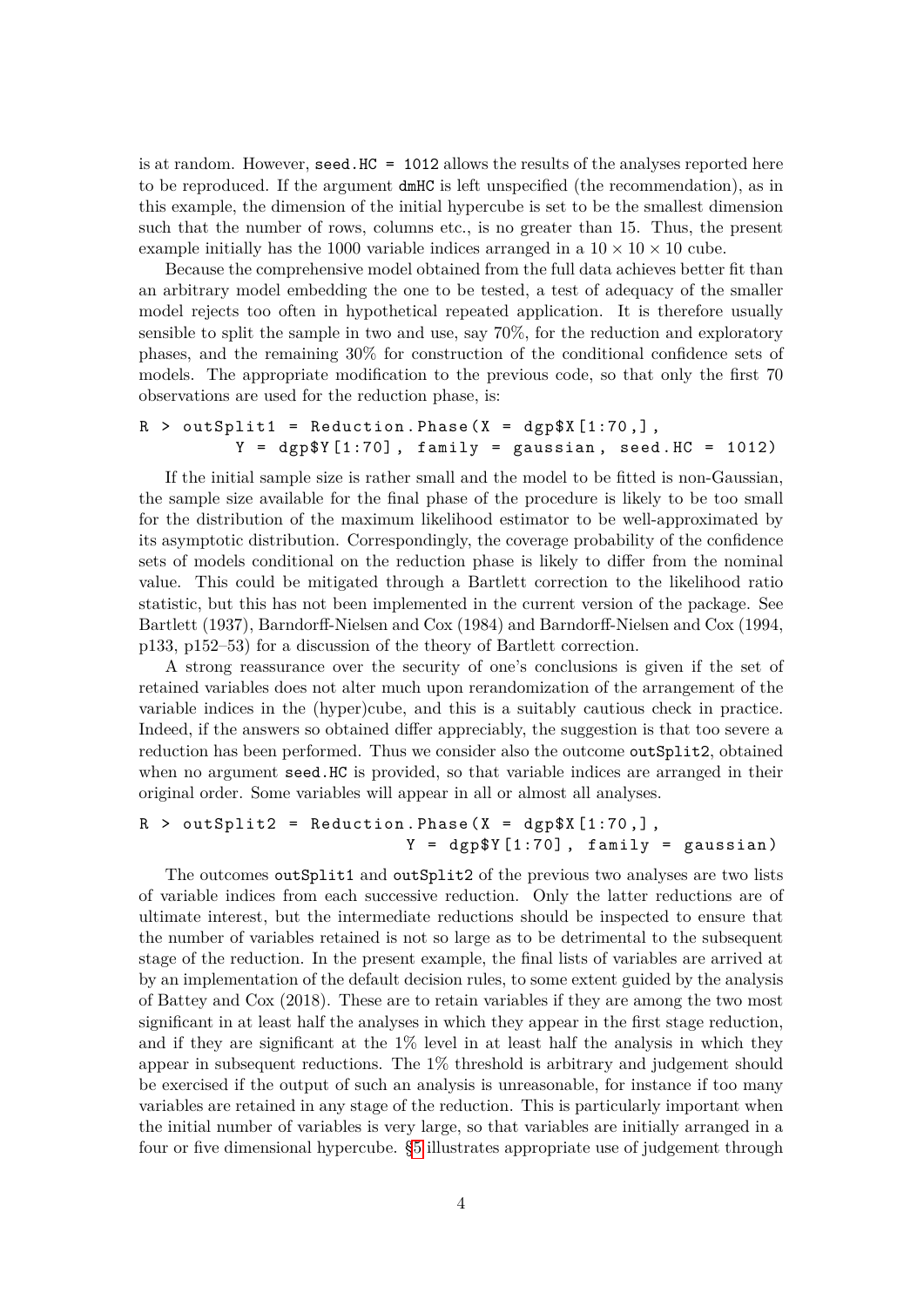the optional argument vector.signif of the Reduction.Phase function. The objective of the reduction phase is to reduce the number of candidate signal variables to ideally not more than 20, to be subjected to more detailed joint analysis.

The sorted lists of retained variables using the default decision rules and the two initial arrangements of variables indices in the cube are:

```
R > v1=outSplit1$List. Selection$ 'Hypercube with dim 2' $numSelected1
R > v2=outSplit2$List. Selection$ 'Hypercube with dim 2'$numSelected1
R > v1 = sort(v1)46 51 66 156 229 263 272 319 423 496 531 559 735 804 827
   897 929 984 1000
R > v2 = sort(v2)46 156 272 291 319 397 531 559 642 827 897 929 984
```
Of these variables, ten are in common, an appreciable overlap. The indices of the five true signal variables are contained in v1 and v2 (and their intersection). These are

### R > dgp\$TRUE . idx 46 531 559 897 929

Usage of the other functions in the package is illustrated using the output of the second analysis, i.e., the variables in v2.

An alternative to the reduction phase is to use a deliberately undertuned lasso fit. The lasso is typically fitted by the coordinate descent algorithm in general regression settings, or by the least angle regression algorithm in the linear model. Thus, the practical implementation of the lasso is essentially forward selection. By contrast, the reduction phase of Cox and Battey (2017) is a version of backward elimination. Both forward selection and backward elimination are likely to be effective in many cases, although a theoretical elucidation of the conditions on the design matrix to ensure this has not been attempted. If the objective is to obtain a superset of the comprehensive model, as here, backward elimination has advantages in simpler settings. See [§4](#page-5-0) for an empirical comparison in idealized examples.

The lasso, fitted by coordinate descent as implemented in the R package glmnet, and undertuned to produce at least the same number of variables as in v2, is obtained by

```
R > 1ibrary (glmnet)
R > lasso.fit = glmnet (x = dgp $X [1:70, ] , y = dgp $Y [1:70])R > n \cdot \text{coeffs} = \text{apply}(\text{coeff}(\text{lasso.fit}), 2,function(x) length (which(x != 0)))R > idx \cdot \text{coeffs} = \text{which} (n \cdot \text{coeffs} == \text{length}(v2))R > if (length (idx. <math>coefs) == 0</math>)idx.\mathrm{coeffs} = min(\text{which} (n.\mathrm{coeffs} > = \text{length}(v2))))R > lasso. var = which (coef (lasso.fit) [, idx. coefs [1]]!=0)
```
In the present example, the associated variables are

```
R > lasso . var
  40 46 161 341 384 511 531 559 827 897 929 984
```
Seven of these are in common with  $v1$  and  $v2$ , including the five signal variables.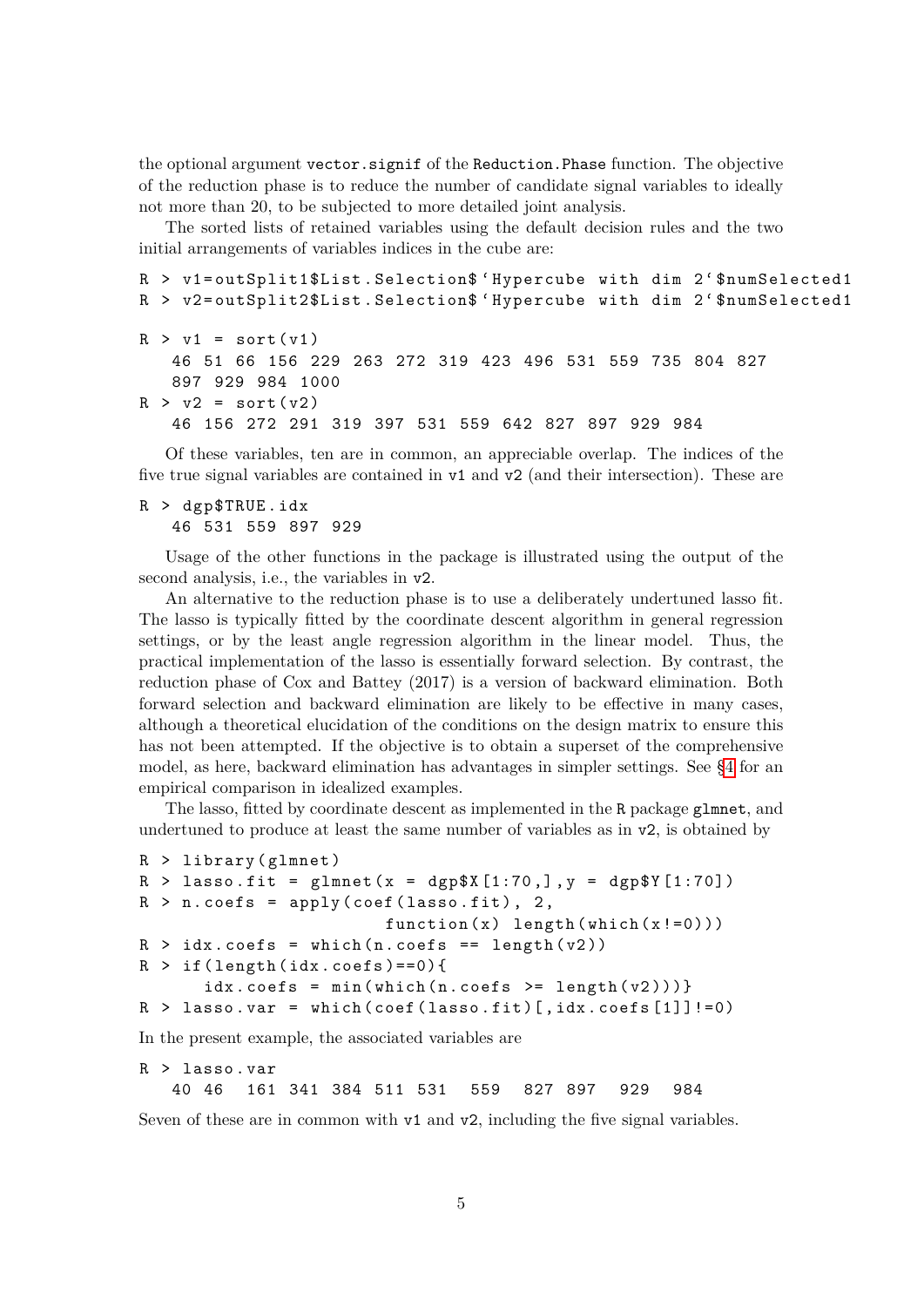### **3.3 Exploratory phase**

The analysis discussed by Cox and Battey (2017) is intended to be largely exploratory, and a key aspect of the procedure is that it allows informal checks, standard in much statistical work. The function Exploratory.Phase automates some, but by no means all, of what would typically take place in an exploratory data analysis, and is provided as a rough guide. Usage of the silent argument is illustrated in [§5,](#page-8-0) in which silent = FALSE forces a certain degree of judgement to be exercised.

The following code detects potentially important squared or interaction terms among the variables whose indices are stored in v2.

```
R > out. exp. phase = Exploratory. Phase (X = dep$X [1:70,],Y = dgp$Y [1:70], list.reduction = v2,
                      family = gaussian, signif = 0.01)
```
Neither squared terms nor interaction terms are suggested as potentially important.

#### **3.4 Model selection phase**

The final stage of the procedure is to test all low-dimensional subsets of the comprehensive model for compatibility with the data. The comprehensive model is that containing all variables from the reduction phase and any squared or interaction terms suggested at the exploratory phase, of which there are none in the present example. Usage is:

```
R > out. MS = ModelSelection. Phase (X = dgp$X [71:100, ],
      Y = dgp [71:100], list.reduction = v2, signif = 0.01)
```
The appropriate modification to the arguments of this function when squared or interaction terms are to be considered is illustrated in [§5.](#page-8-0)

The above finds all models of dimension 5 or smaller whose likelihood ratio test against the comprehensive is not rejected at the significance level. The optional argument modelSize specifies the maximum size of the models to be searched over. The true model appears in the set of all well-fitting models identified, i.e., in the list of models displayed by the code:

#### R > out . MS\$goodModels\$ ' Model Size 5 '

All models that are found to be compatible with the data should be reported. Specifically, the output of the function ModelSelection.Phase should be used to produce (sometimes large) tables like those appearing in the supplementary file of Cox and Battey (2017), available at:

<https://www.pnas.org/content/pnas/suppl/2017/07/20/1703764114.DCSupplemental>

Provided that the sample is split as in the example above, such tables constitute a conditional confidence set of models. Conditional on the reduction phase, these have, in principle, exact nominal coverage in the normal theory linear regression model and asymptotically nominal coverage in more general regression models fitted by maximum likelihood.

### <span id="page-5-0"></span>**4 Illustration of performance in some idealized settings**

The present section explores empirical sensitivities of the procedure to modifications to the data generating mechanism. Several aspects are of interest: sensitivity of the reduction phase as described by Cox and Battey (2017) (a version of backward elimination)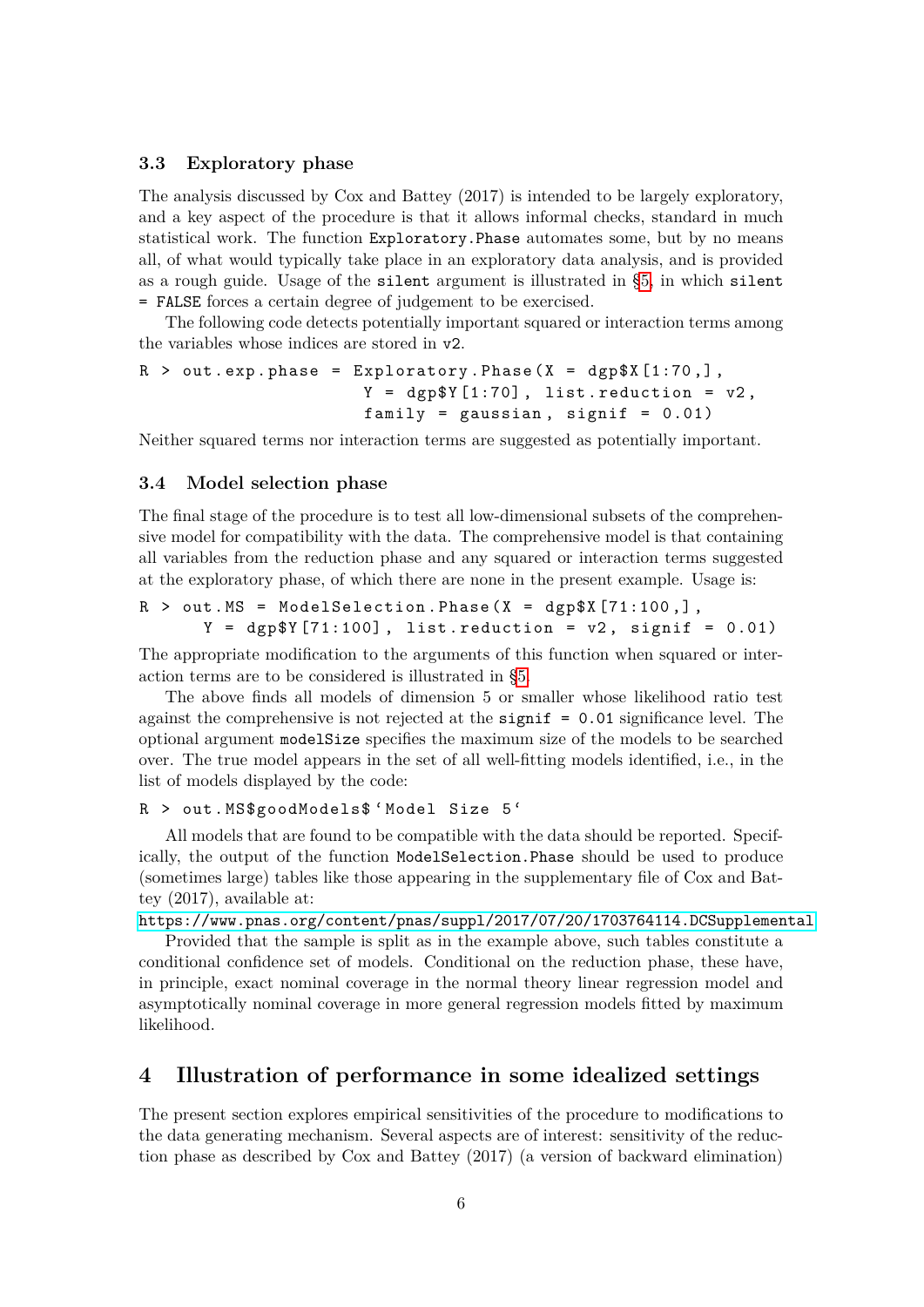and of the undertuned lasso (a version of forward selection) in terms of retaining the true model in its entirety; efficacy of the model confidence sets in terms of their coverage probabilities and size. Full sample and split sample properties of both approaches are considered.

It is an open problem to elucidate the conditions on the design matrix and signal strength in order for the procedure based on traversal of successively lower dimensional hypercubes to retain a reasonably sized superset of the true set of signal variables with quantifiable high probability. Some related discussion for the undertuned lasso is given by Bühlmann and van de Geer (2011, chapter 7) and Belloni and Chernozhukov (2013).

In the tables below, S is the true set of signal variables,  $\hat{S}$  is the set of variables surviving the reduction phase,  $M$  is the set of low-dimensional models whose likelihood ratio test against the comprehensive model is not rejected at the 1% level. In all the simulation experiments considered, the first stage of the reduction phase arranges the 1000 variables in a  $10 \times 10 \times 10$  cube and retains variables if they are among the two most significant in at least two of the three analyses in which they appear. The second stage reduction is tuned so that approximately 10-20 variables are retained through the reduction phase, however the associated threshold for the significance tests is fixed across Monte Carlo replications so that the number of retained variables is random. Results for the normal theory linear model with a sample of size *n* = 100 are reported in Table 1, where 'CB' is the procedure of Cox and Battey(2017) implemented using 'HCmodelSets'. The threshold of the second-stage significance test is 0.1%.

|          |              |         |              |                | $\mathrm{pr}(\mathcal{S} \subseteq \widehat{\mathcal{S}})$ |            |            |            | $pr(S \in \mathcal{M})$ | $\mathbb{E} \mathcal{M}\backslash\mathcal{S} $ |             |  |  |
|----------|--------------|---------|--------------|----------------|------------------------------------------------------------|------------|------------|------------|-------------------------|------------------------------------------------|-------------|--|--|
|          |              | signal  |              | undertuned     | undertuned                                                 | CB         | CB         | CB         | CB                      | CB                                             | CВ          |  |  |
| $v_{S0}$ | $v_{C0}$     | ρ       | noise        | $lasso$ (full) | $lasso$ (split)                                            | (full)     | (split)    | (full)     | (split)                 | (full)                                         | (split)     |  |  |
|          |              | 0.9     |              | 1.00(0.04)     | 0.99(0.08)                                                 | 1.00(0.00) | 1.00(0.00) | 0.57(0.49) | 0.98(0.14)              | 6.16(7.25)                                     | 16.3(28.6)  |  |  |
|          | $\mathbf{1}$ | 0.9     | 0.6          | 0.94(0.24)     | 0.84(0.37)                                                 | 0.98(0.15) | 0.83(0.37) | 0.41(0.49) | 0.83(0.38)              | 4.93(4.82)                                     | 16.1(31.5)  |  |  |
|          | 1.           | 0.5     | 1            | 0.92(0.27)     | 0.87(0.34)                                                 | 1.00(0.00) | 1.00(0.00) | 0.56(0.50) | 0.98(0.13)              | 4.63(5.89)                                     | 8.73(18.7)  |  |  |
|          | 1.           | 0.5     | 0.6          | 0.85(0.36)     | 0.75(0.43)                                                 | 0.99(0.11) | 0.85(0.35) | 0.39(0.49) | 0.84(0.36)              | 2.29(2.73)                                     | 8.68(19.2)  |  |  |
| 1        | 3            | 0.9     | $\mathbf{1}$ | 1.00(0.04)     | 0.99(0.08)                                                 | 1.00(0.04) | 0.99(0.08) | 0.62(0.49) | 0.96(0.19)              | 24.6(24.8)                                     | 77.2 (126)  |  |  |
|          | 3            | 0.9     | 0.6          | 0.92(0.27)     | 0.79(0.41)                                                 | 0.97(0.16) | 0.81(0.39) | 0.48(0.50) | 0.79(0.41)              | 22.7(18.4)                                     | 44.6(78.1)  |  |  |
|          | 3            | $0.5\,$ |              | 0.97(0.16)     | 0.92(0.27)                                                 | 1.00(0.00) | 1.00(0.00) | 0.59(0.49) | 0.98(0.13)              | 10.9(14.0)                                     | 14.3(36.1)  |  |  |
|          | 3            | 0.5     | 0.6          | 0.89(0.31)     | 0.82(0.39)                                                 | 0.97(0.17) | 0.87(0.34) | 0.36(0.48) | 0.85(0.35)              | 3.66(5.01)                                     | 10.3(25.0)  |  |  |
| 5        | 1.           | 0.9     | 1.           | 0.98(0.15)     | 0.95(0.21)                                                 | 1.00(0.00) | 1.00(0.00) | 0.94(0.23) | 0.98(0.13)              | 7.15(7.19)                                     | 80.4 (85.7) |  |  |
| 5        |              | 0.9     | 0.6          | 0.79(0.40)     | 0.57(0.50)                                                 | 1.00(0.04) | 0.98(0.15) | 0.89(0.31) | 0.96(0.19)              | 40.9(35.7)                                     | 146 (149)   |  |  |
| 5        | 1.           | 0.5     | 1.           | 1.00(0.04)     | 0.98(0.15)                                                 | 1.00(0.00) | 1.00(0.00) | 0.96(0.20) | 0.99(0.11)              | 0.01(0.10)                                     | 8.64(13.0)  |  |  |
| 5        | 1.           | 0.5     | 0.6          | 0.99(0.10)     | 0.96(0.21)                                                 | 1.00(0.00) | 0.99(0.10) | 0.88(0.32) | 0.98(0.15)              | 1.18(2.04)                                     | 51.6(64.2)  |  |  |
| 5        | 3            | 0.9     |              | 0.99(0.11)     | 0.95(0.22)                                                 | 1.00(0.00) | 1.00(0.00) | 0.94(0.24) | 0.98(0.15)              | 16.7(18.4)                                     | 212 (202)   |  |  |
| 5        | 3            | 0.9     | 0.6          | 0.77(0.42)     | 0.51(0.50)                                                 | 1.00(0.06) | 0.96(0.20) | 0.86(0.35) | 0.94(0.24)              | 101(88.2)                                      | 418(351)    |  |  |
| 5        | 3            | 0.5     |              | 1.00(0.00)     | 1.00(0.00)                                                 | 1.00(0.00) | 1.00(0.00) | 0.96(0.20) | 0.98(0.14)              | 0.01(0.10)                                     | 20.0(35.0)  |  |  |
| 5        | 3            | 0.5     | 0.6          | 1.00(0.06)     | 0.98(0.13)                                                 | 1.00(0.00) | 0.99(0.12) | 0.89(0.32) | 0.96(0.20)              | 2.85(4.03)                                     | 123 (137)   |  |  |

Table 1: Monte Carlo estimates and their estimated standard errors (in parentheses) from 500 Monte Carlo draws from the normal theory linear model with parameter combinations as displayed. In the split sample case, 70 observations are used for reduction and 30 for construction of the confidence sets of models.

The same experiment is performed on survival time data, generated according to a proportional hazards model with Weibull baseline hazard as described in [§3.1.](#page-2-0) The survival times are censored, with the censoring times generated from an exponential distribution of rate 0*.*1. In particular, the code fragment of [§3.1](#page-2-0) is modified so that in each Monte Carlo replication, data are generated as: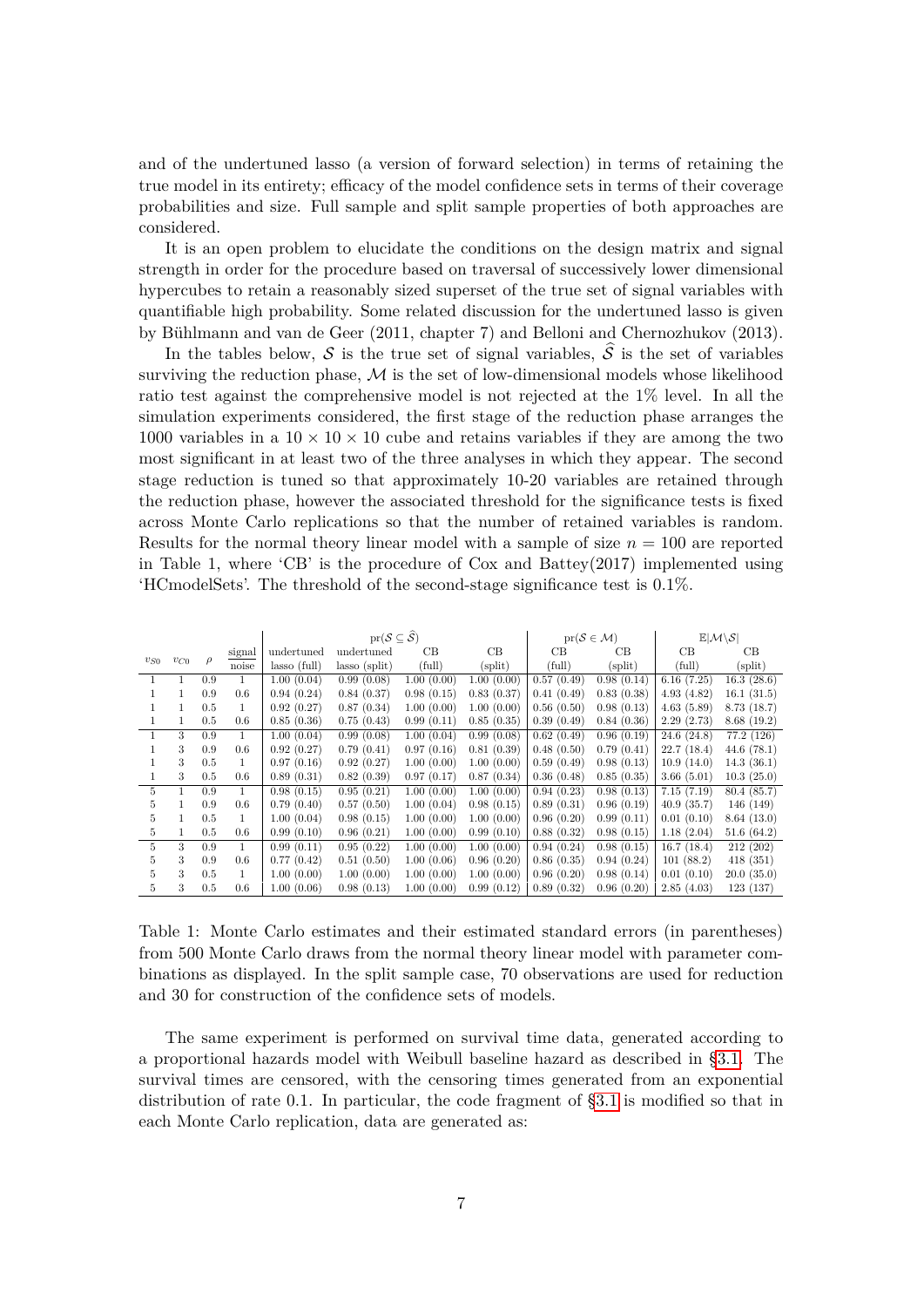## $R >$  dgp = DGP (s=5, a=3, sigStrength=1, rho=0.9, n=100,  $intercept = 5$ ,  $var = 1$ ,  $d = 1000$ , type. response = "S", scale=1, shape= $1$ , rate= $0.1$ , DGP.seed= $2018$ )

In the notation of [§3.1,](#page-2-0) the parameters of the Weibull distribution are set as  $\tau$ scale = 1, and  $\kappa$  = shape = 1. Knowledge of the baseline hazard is ignored and the data are fitted by partial likelihood as implemented in the coxph function of the 'survival' package, available at [https://cran.r-project.org/web/packages/survival/index.](https://cran.r-project.org/web/packages/survival/index.html) [html](https://cran.r-project.org/web/packages/survival/index.html). Summary statistics over 500 Monte Carlo replications are reported in Table 2. The threshold of the second-stage significance test is 0.25%.

|          |          |        |              |                | $\mathrm{pr}(\mathcal{S} \subseteq \widehat{\mathcal{S}})$ |            |            | $pr(S \in \mathcal{M})$ |            | $\mathbb{E} \mathcal{M}\backslash\mathcal{S} $ |             |  |  |
|----------|----------|--------|--------------|----------------|------------------------------------------------------------|------------|------------|-------------------------|------------|------------------------------------------------|-------------|--|--|
|          |          | signal |              | undertuned     | undertuned                                                 | CВ         | CB         | CB                      | CB         | CB                                             | CВ          |  |  |
| $v_{S0}$ | $v_{C0}$ | $\rho$ | noise        | $lasso$ (full) | $lasso$ (split)                                            | (full)     | (split)    | (full)                  | (split)    | (full)                                         | (split)     |  |  |
|          |          | 0.9    |              | 1.00(0.00)     | 1.00(0.00)                                                 | 1.00(0.00) | 1.00(0.00) | 0.03(0.17)              | 0.95(0.23) | 54.1(92.2)                                     | 1273 (1490) |  |  |
|          |          | 0.9    | 0.6          | 0.99(0.12)     | 0.94(0.24)                                                 | 1.00(0.04) | 0.97(0.17) | 0.00(0.04)              | 0.89(0.31) | 15.6(57.3)                                     | 1863 (2264) |  |  |
|          |          | 0.5    | 1            | 1.00(0.00)     | 1.00(0.00)                                                 | 1.00(0.00) | 1.00(0.00) | 0.04(0.21)              | 0.95(0.21) | 57.4 (97.4)                                    | 962 (1085)  |  |  |
|          | 1        | 0.5    | 0.6          | 1.00(0.00)     | 0.98(0.13)                                                 | 0.99(0.08) | 0.96(0.20) | 0.00(0.00)              | 0.90(0.31) | 13.0(31.6)                                     | 1734 (2374) |  |  |
|          | 3        | 0.9    | $\mathbf{1}$ | 1.00(0.00)     | 0.99(0.09)                                                 | 1.00(0.00) | 1.00(0.04) | 0.07(0.25)              | 0.95(0.22) | 102(209)                                       | 2468 (2738) |  |  |
|          | 3        | 0.9    | 0.6          | 0.97(0.18)     | 0.90(0.30)                                                 | 0.98(0.13) | 0.95(0.21) | 0.01(0.09)              | 0.91(0.29) | 45.0(98.5)                                     | 3182 (3700) |  |  |
|          | 3        | 0.5    | 1            | 1.00(0.00)     | 1.00(0.00)                                                 | 1.00(0.00) | 1.00(0.00) | 0.07(0.25)              | 0.95(0.22) | 105(158)                                       | 1094 (1090) |  |  |
|          | 3        | 0.5    | 0.6          | 1.00(0.00)     | 1.00(0.06)                                                 | 1.00(0.00) | 0.97(0.17) | 0.00(0.04)              | 0.91(0.28) | 18.6(51.1)                                     | 1955 (2859) |  |  |
| 5.       |          | 0.9    | 1            | 0.98(0.15)     | 0.90(0.30)                                                 | 1.00(0.00) | 1.00(0.04) | 0.78(0.41)              | 0.91(0.29) | 30.9(46.5)                                     | 916 (1165)  |  |  |
| 5        |          | 0.9    | 0.6          | 0.79(0.41)     | 0.52(0.50)                                                 | 1.00(0.00) | 0.99(0.08) | 0.59(0.49)              | 0.94(0.24) | 136 (180)                                      | 2216 (2390) |  |  |
| 5        |          | 0.5    |              | 1.00(0.00)     | 1.00(0.00)                                                 | 1.00(0.00) | 1.00(0.00) | 0.80(0.40)              | 0.91(0.28) | 0.00(0.09)                                     | 59.0(118)   |  |  |
| 5        |          | 0.5    | 0.6          | 1.00(0.00)     | 0.99(0.12)                                                 | 1.00(0.00) | 1.00(0.04) | 0.54(0.50)              | 0.90(0.31) | 1.46(4.22)                                     | 382 (572)   |  |  |
| 5        | 3        | 0.9    |              | 0.98(0.13)     | 0.86(0.35)                                                 | 1.00(0.00) | 1.00(0.04) | 0.80(0.40)              | 0.86(0.35) | 46.4(66.2)                                     | 1383 (1682) |  |  |
| 5        | 3        | 0.9    | 0.6          | 0.71(0.45)     | 0.48(0.50)                                                 | 1.00(0.00) | 0.99(0.11) | 0.63(0.48)              | 0.90(0.30) | 242 (310)                                      | 2846 (2603) |  |  |
| 5        | 3        | 0.5    |              | 1.00(0.00)     | 1.00(0.00)                                                 | 1.00(0.00) | 1.00(0.00) | 0.83(0.38)              | 0.87(0.34) | 0.09(1.03)                                     | 73.4 (175)  |  |  |
| 5        | 3        | 0.5    | 0.6          | 1.00(0.00)     | 0.99(0.11)                                                 | 1.00(0.00) | 1.00(0.04) | 0.59(0.49)              | 0.90(0.30) | 2.35(5.25)                                     | 575 (925)   |  |  |

Table 2: Monte Carlo estimates and their estimated standard errors (in parentheses) from 500 Monte Carlo draws from the Weibull proportional hazards model with parameter combinations as displayed.

The results are qualitatively similar to those for the normal theory linear model. The main difference is that the coverage probability of the confidence sets of models, conditional on all variables being retained through the first stage reduction, is lower than the 0.99 nominal level. The reason is that the distribution theory underpinning the associated likelihood ratio tests is, in principle, exact for the normal theory linear model and is at best asymptotically valid for most other types of regression model. This could be mitigated through a Bartlett correction to the likelihood ratio statistic, but this has not been implemented in the current version of the package. See Bartlett (1937), Barndorff-Nielsen and Cox (1984) and Barndorff-Nielsen and Cox (1994, p133, p152– 53) for a discussion of the theory of Bartlett correction. The results of Table 2 are for  $n = 150$  with 100 observations used for reduction and 50 for construction of confidence sets of models in the split sample case.

As mentioned previously, adjustments to the likelihood ratio statistic to improve the  $\chi^2$  approximation to its distribution are possible, but these have not been implemented in 'HCmodelSets'.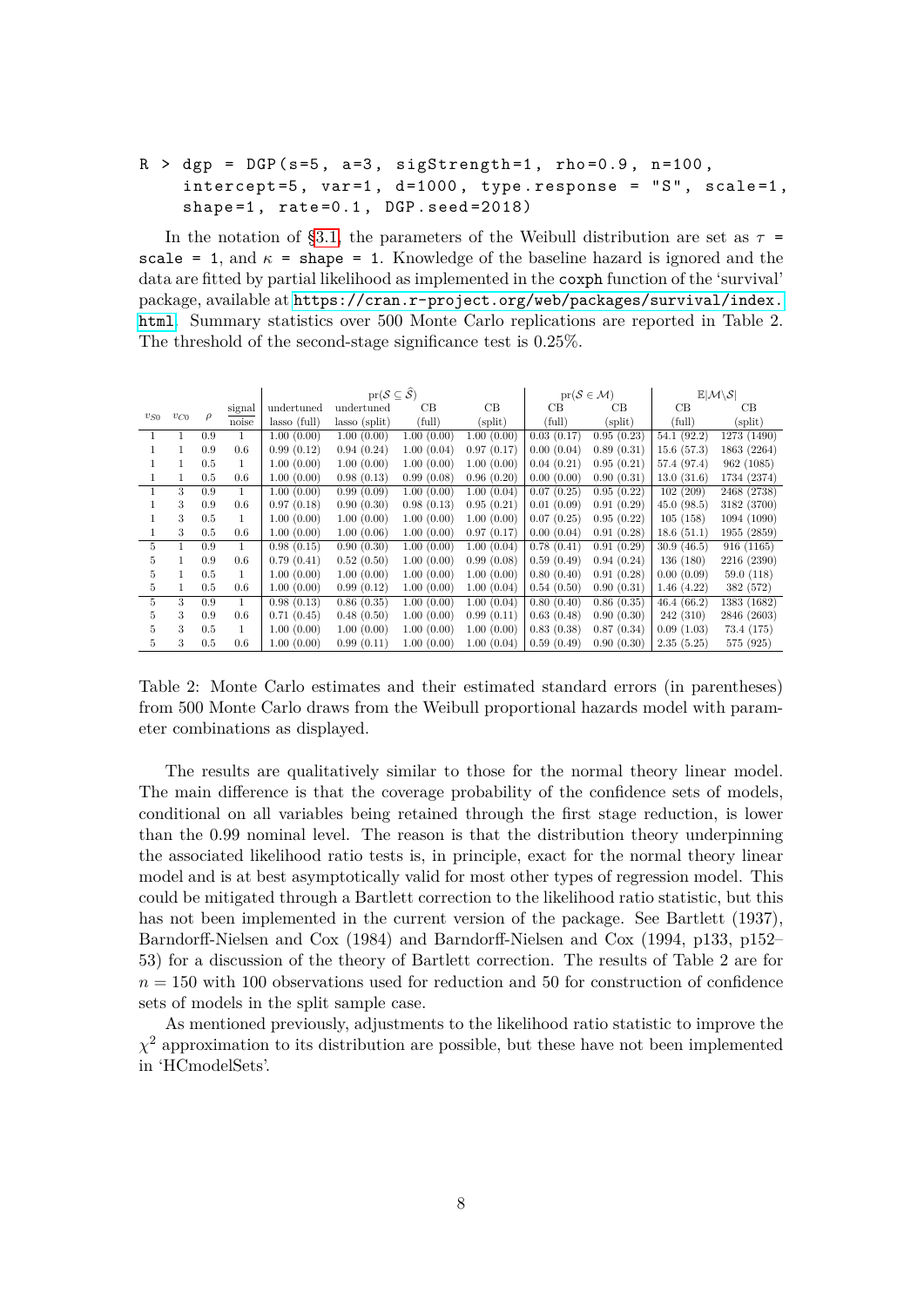## <span id="page-8-0"></span>**5 Real example**

We now illustrate the use of 'HCmodelSets' to construct conditional confidence sets of models for the survival times of lymphoma patients. The data, which can be downloaded from [https://www.jstatsoft.org/article/view/v039i05,](https://www.jstatsoft.org/article/view/v039i05) are from the study of Alizadeh *et al.* (2000) and also used by Simon *et al.* (2011). There are measurements on  $d = 7399$ genetic variants for  $n = 240$  patients. The indices of these variables are arranged in a 4 dimensional hypercube, which is the default starting dimension. As before, the data are divided into those to be used in the reduction and exploratory phases and those to be used in the model selection phases.

```
R > attach (" LymphomaData . rda ")
R > x = t (patient . data x)
R > y = patient.data$time
R > status = patient.data$status
# Data Splitting
R > X.in = x[1:168, ]R > Y.in = y [1:168]R > status.in = status [1:168]R > Y = \text{cbind}(Y.in, status.in)R > X.out = x [169:240, ]R > Y.out = y [169:240]R > status.out = status [169:240]
```
The first stage decision rule is to retain all variables that are among the two most significant in at least two of the three analyses in which they appear. The decision rules for the remaining reduction stages are specified by the argument vector.signif in the Reduction.Phase function:

```
R > library ( HCmodelSets )
R > out 1 = Reduction . Phase (X = X \cdot in, Y = Y \cdot Cov \cdot Hazard = TRUE,
                   vector \text{.} signif = c(2, 0.0025, 0.001), seed \text{.} HC = 2)
```
The choice vector.signif =  $c(2,0.0025,0.001)$  means that the second stage decision rule retains variables if they are significant at the 0.25% level in at least two of the three analyses in which they appear and the third stage decision rule retains variables if they are significant at the 0.1% level in at least one of the two analyses in which they appear. This choice was determined by checking that the numbers of variables retained through each stage of the reduction is sensible, that the number of variables ultimately retained is within the target range, and that the outcome is not too sensitive to changes to the original arrangement of the variable indices in the hypercube. The set of variables ultimately retained is

```
R > v1 = out .1 $List . Selection$ ' Hypercube with dim 2 ' $numSelected1
R > sort(v1)1188 1660 1825 2437 2879 2902 3172 3177 3800 3814 3822 3824
   5027 6134 6706 6896 7357
```
Rerandomizing the variable indices in the hypercube produces the set of variables

```
R > out .2 = Reduction . Phase (X = X.in, Y = Y, Cox.Hazard = TRUE,vector \text{.} signif = c(2, 0.0025, 0.001), seed. HC = 11)
R > v2 = out .2 $List . Selection$ ' Hypercube with dim 2 ' $numSelected1
```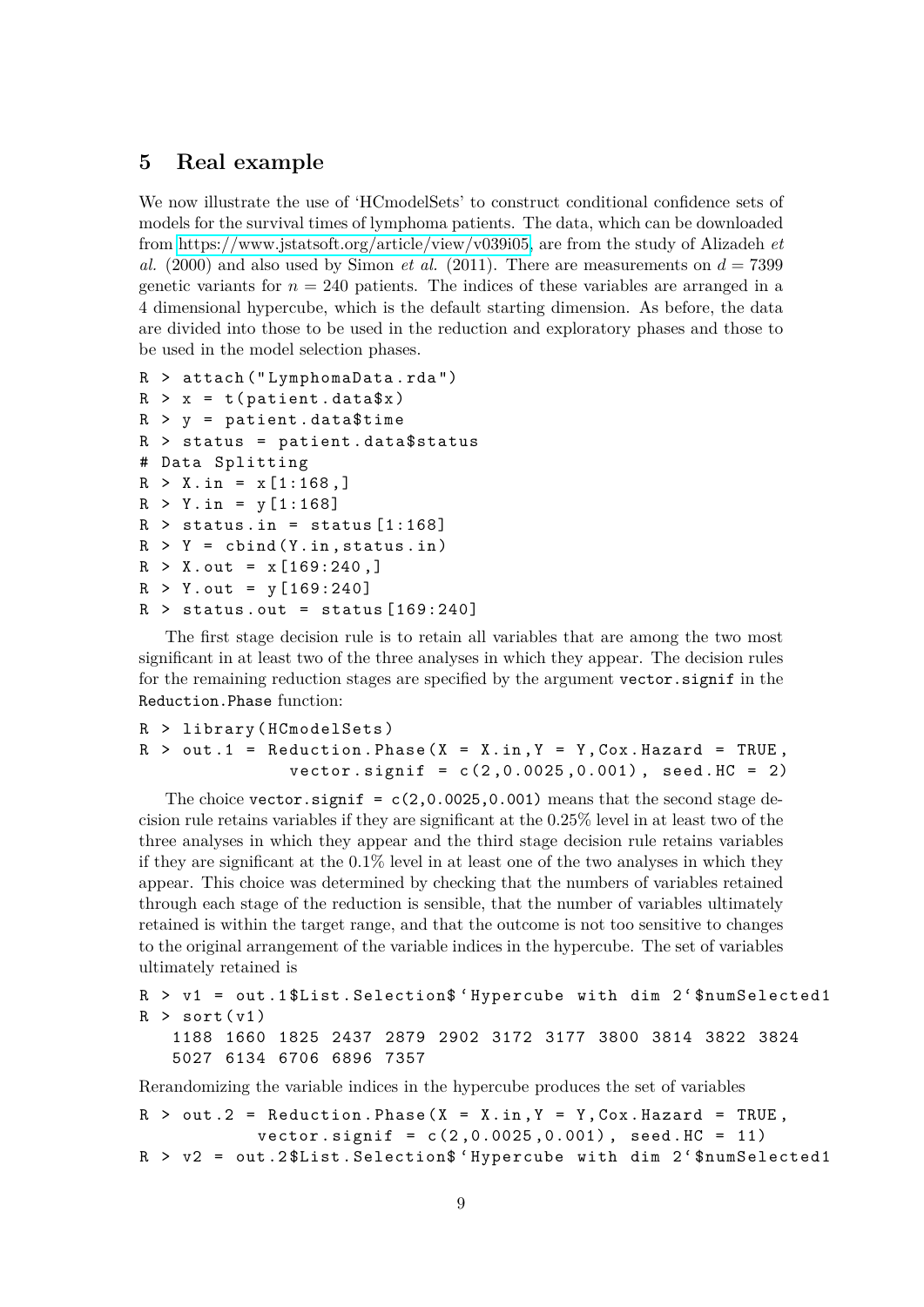```
R > sort (v2)1188 1675 1714 1825 1984 2437 2900 3172 3800 3811 3818
 3819 3822 3833 4126 5027 6134 6706 7069 7357
```
Ten of the variables in the original list of 17 are also in the second list. The lasso, undertuned to select at least the same number of variables as in v1 produces an overlap of 8 variables with v1, namely,

```
R > 1ibrary (glmnet)
R > lasso.fit = glmnet (X.in, Surv(Y.in, status.in),family = "cox", alpha = 1)R > n \cdot \text{coeffs} = \text{apply}(\text{coeff}(\text{lasso.fit}), 2,function(x) length (which(x!=0)))R > idx \cdot \text{coeffs} = \text{which} (n \cdot \text{coeffs} == \text{length} (v1))R > if (length (idx. <math>coefs) == 0</math>)idx \cdot cosfs = min(which(n \cdot cosfs \geq v1))R > lasso.var = which (coef (lasso.fit) [, idx.coefs [1]]!=0)
R > lasso . var
  394 1072 1188 1456 1662 1681 1825 2902 3172 3180 3801
  3822 4882 5027 6134 6896 7357
```
The variable 3801, found by the lasso, has empirical correlation greater than 0.9 with variable 3800 in v1 and v2.

The exploratory phase now uses significance tests as an informal guide to suggesting potential squared or interaction terms. For each of the variables in v1, a regression is fitted by partial likelihood with its squared term added. Extreme *t* statistics on squared terms suggest a potentially important effect. The the linear by linear interactions of pairs of variables are checked in a similar way, with silent = FALSE in Exploratory.Phase producing plots of the response variable as a function of pairs of variables for any interaction suggested as potentially important. Example usage is

```
R > out . exp. phase = Exploratory . Phase (X=X \cdot in, Y=Y),
                           list. reduction = v1, silent = FALSE,
                           Cox. Hazard = TRUE, signif=0.01)
```
which produces a sequence of plots and questions of the form

```
Discard interaction term? [Y/N].
```
For illustrative purposes, we answer N (no) to the questions for which the plots are displayed in Figure 1, although the suggestion from an interaction plot ought to be much stronger to justify an interaction's inclusion. See Cox and Battey (2017) for an example.

Thus we have 20 variables in all, the seventeen variables contained in v1, one squared term contained in out.Exploratory.Phase\$mat.select.SQ and two interaction terms given by the rows of out.Exploratory.Phase\$mat.select.INTER. The analysis proceeds as follows:

```
R > sq . terms = out . exp . phase$mat . select . SQ
R > in . terms = out . exp . phase$mat . select . INTER
R > out. MS = ModelSelection. Phase (X = X.out),
```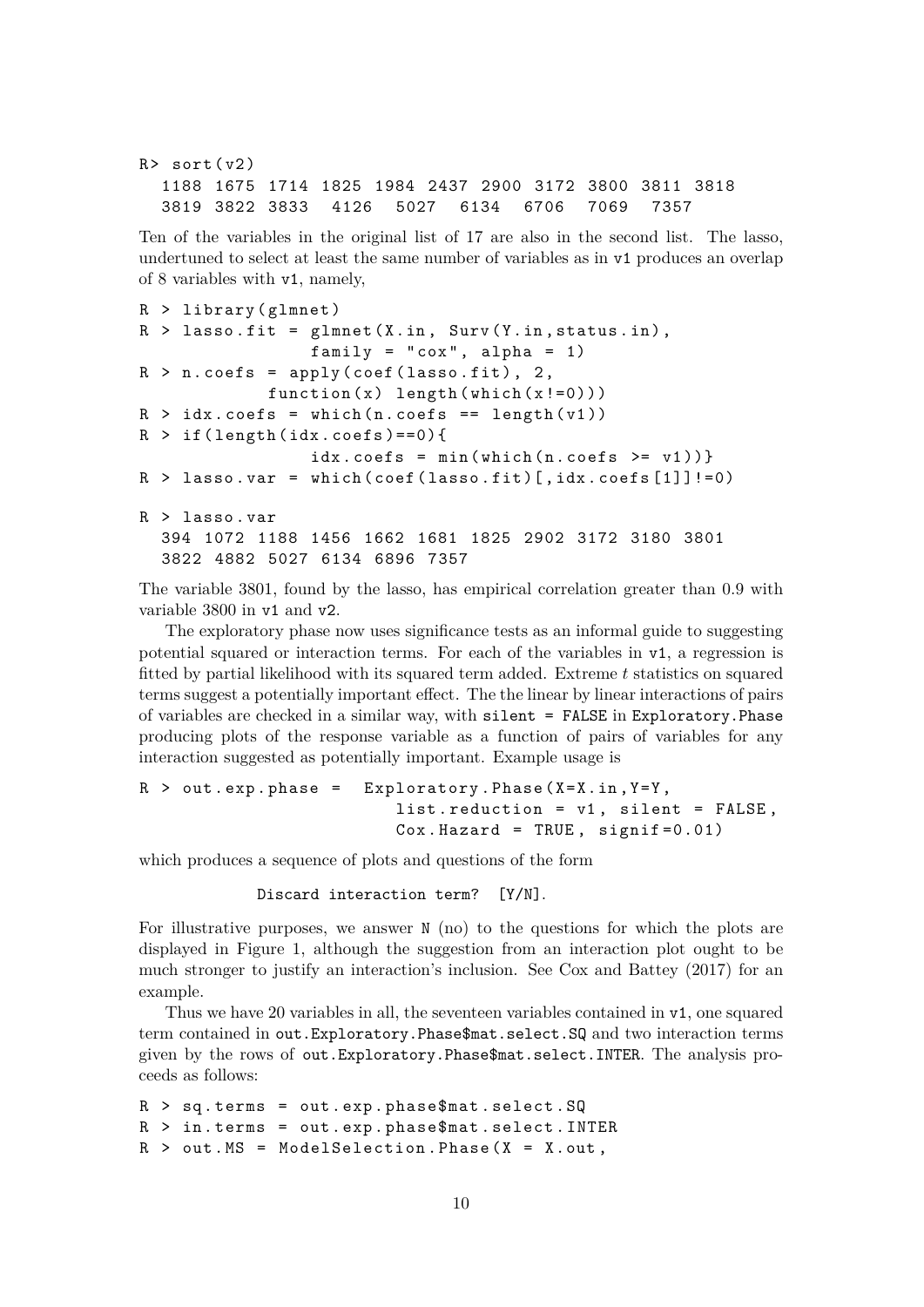

Figure 1: Interaction plots of variables (6134, 3824) and (3814, 6706)

```
Y = \text{cbind}(Y.out, status.out),list. reduction = v1, Cox. Hazard = TRUE, sq. terms = sq. terms,in. terms = in. terms, signif = 0.05, modelSize = 7)
```
Sets of well-fitting models of different sizes, up to modelSize = 7, are contained in the list out.MS\$goodModels. For instance,

#### out . MS\$goodModels\$ ' Model Size 2 '

produces a list of well-fitting models of size 2. If there are models for which an interaction term is present without the corresponding main effects, the main effects are added. Thus, there are 23 models of size 2, statistically indistinguishable from the comprehensive model at the 5% significance level.

Of all the well-fitting models identified 72% involve the variable 3824 and 70% involve the variable 6134. A very small proportion of models contain neither 3814 nor 6134. Indeed variables 3814 and 6134 occur frequently, but rarely together. Table 3 reports the proportion of models containing variable A, given that they do not contain variable B, say. While one should be cautious over overinterpretting the output, these give an indication of which variables might be substitutes for one another. The variables have been ordered, from left to right and from top to bottom, in order of their frequency of appearance in the sets of models. For typographical reasons their indices have been recoded as: 1=1188; 2=1660; 3=1825; 4=2437; 5=2879; 6=2902; 7=3172; 8=3177; 9=3800; 10=3814; 11=3822; 12=3824; 13=5027; 14=6134; 15=6706; 16=6896; 17=7357; 18=squared term on 3814; 19=interaction between 6134 and 3824; 20=interaction between 3814 and 6706.

For an example of other summary tables of potential interest, see the supplementary file of Cox and Battey (2017).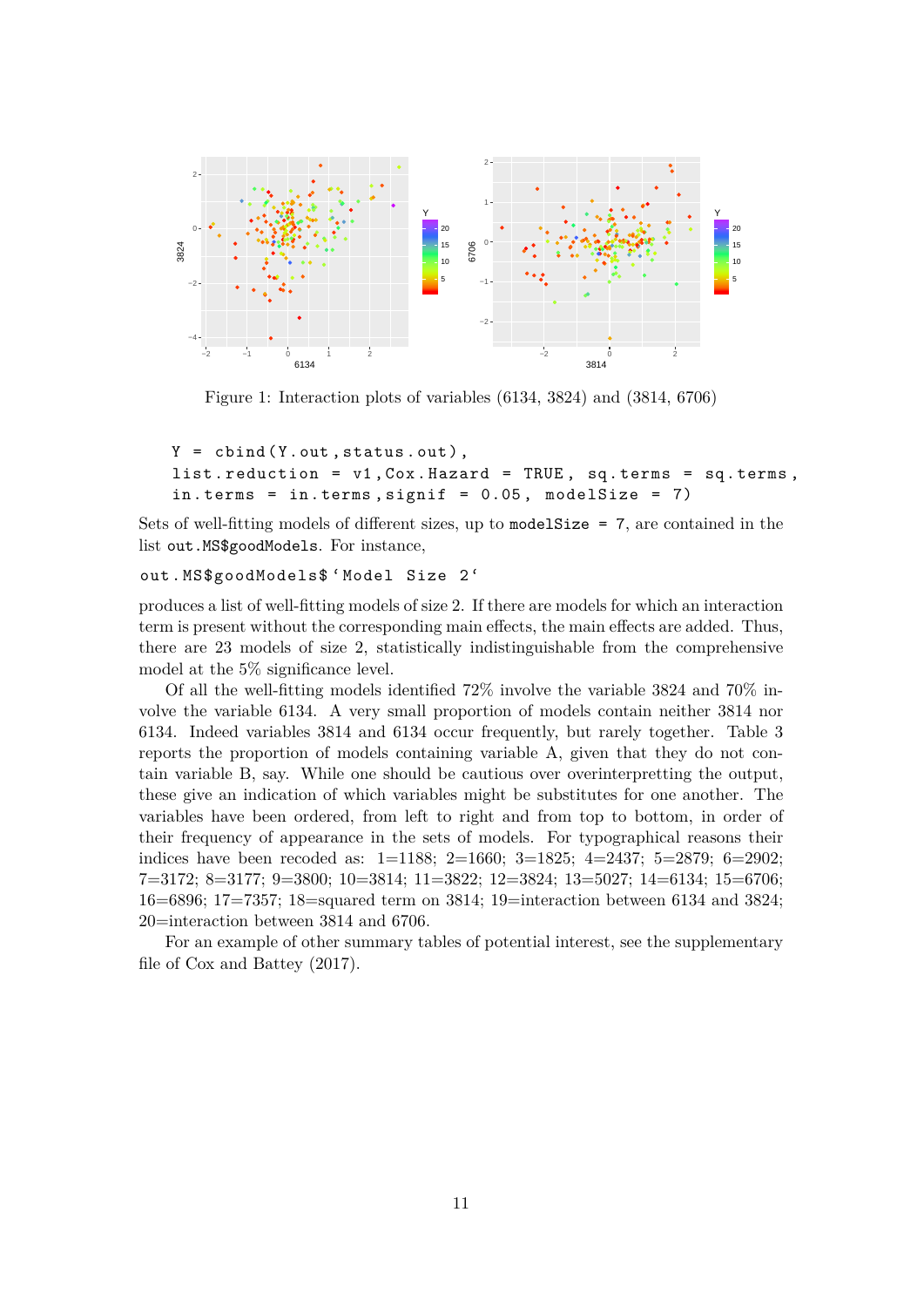| $\mathsf{A}$  | B    |      |      |      |             |      |      |      |          |                      |      |              |      |      |      |                   |      |      |                   |      |
|---------------|------|------|------|------|-------------|------|------|------|----------|----------------------|------|--------------|------|------|------|-------------------|------|------|-------------------|------|
|               | 12   | 14   | 19   | 10   | 4           | 15   | 20   | 3    | 7        | 9                    | -18  | $\mathbf{1}$ | 11   | 17   | 13   | 5                 | 6    | 16   | $\mathcal{D}$     | 8    |
| 12            |      | 0.26 | 0.24 | 0.87 | 0.81        | 0.84 | 0.76 | 0.75 | 0.77     | 0.74                 | 0.72 | 0.73         | 0.73 | 0.72 | 0.72 | 0.71              | 0.71 | 0.71 | 0.71              | 0.70 |
| 14            | 0.22 |      | 0.20 | 0.85 | 0.80        | 0.83 | 0.75 | 0.74 | 0.75     | 0.73                 | 0.71 | 0.72         | 0.71 | 0.70 | 0.71 | 0.70              | 0.69 | 0.69 | 0.69              | 0.69 |
| 19            | 0.00 | 0.00 |      | 0.82 | 0.75        | 0.79 | 0.69 | 0.67 | 0.70     | 0.65                 | 0.63 | 0.65         | 0.63 | 0.62 | 0.63 | 0.61              | 0.61 | 0.61 | 0.61              | 0.60 |
| 10            | 0.75 | 0.73 | 0.73 |      | 0.47        | 0.35 | 0.37 | 0.45 | 0.46     | 0.44                 | 0.47 | 0.47         | 0.48 | 0.47 | 0.47 | 0.48              | 0.48 | 0.48 | 0.47              | 0.48 |
|               | 0.62 | 0.63 | 0.63 | 0.45 |             | 0.41 | 0.48 | 0.48 | 0.40     | 0.46                 | 0.47 | 0.43         | 0.43 | 0.45 | 0.44 | 0.43              | 0.44 | 0.44 | 0.45              | 0.44 |
| 15            | 0.68 | 0.68 | 0.68 | 0.31 | 0.40        |      | 0.31 | 0.42 | 0.43     | $0.43 \quad 0.42$    |      | 0.43         | 0.43 | 0.44 |      | $0.44 \quad 0.44$ | 0.44 | 0.45 | 0.44              | 0.44 |
| 20            | 0.48 | 0.47 | 0.48 | 0.28 | 0.43        | 0.26 |      | 0.40 | $0.40\,$ | 0.40                 | 0.40 | 0.39         | 0.39 | 0.39 | 0.40 | 0.39              | 0.39 | 0.39 | 0.39              | 0.39 |
|               | 0.44 | 0.44 | 0.44 | 0.34 | 0.41        | 0.36 | 0.38 |      | 0.38     | 0.39                 | 0.37 | 0.37         | 0.37 | 0.37 | 0.36 | 0.37              | 0.37 | 0.37 | 0.38              | 0.37 |
|               | 0.48 | 0.48 | 0.48 | 0.37 | 0.32        | 0.37 | 0.38 | 0.38 |          | 0.39                 | 0.37 | 0.37         | 0.38 | 0.38 | 0.38 | 0.38              | 0.37 | 0.37 | 0.36              | 0.37 |
| 9             | 0.38 | 0.38 | 0.38 | 0.30 | 0.35        | 0.34 | 0.35 | 0.35 | 0.35     | 0.35                 |      | 0.34         | 0.32 | 0.34 | 0.34 | 0.34              | 0.33 | 0.34 | 0.34              | 0.34 |
| 18            | 0.33 | 0.34 | 0.32 | 0.33 | 0.37        | 0.32 | 0.33 | 0.33 | 0.32     | $0.34\,$             |      | 0.34         | 0.33 | 0.33 | 0.33 | 0.33              | 0.33 | 0.33 | 0.33              | 0.33 |
|               | 0.35 | 0.35 | 0.35 | 0.32 | 0.31        | 0.32 | 0.32 | 0.32 | 0.32     | $0.32\,$             | 0.33 |              | 0.32 | 0.32 | 0.33 | 0.32              | 0.32 | 0.32 | 0.32              | 0.32 |
| 11            | 0.32 | 0.31 | 0.30 | 0.32 | 0.28        | 0.29 | 0.30 | 0.30 | 0.31     | 0.29                 | 0.30 | 0.31         |      | 0.30 | 0.30 | 0.30              | 0.31 | 0.30 | 0.30              | 0.30 |
| 17            | 0.29 | 0.29 | 0.28 | 0.30 | 0.30        | 0.30 | 0.29 | 0.30 | 0.30     | 0.30                 | 0.29 | 0.30         | 0.30 |      | 0.29 | 0.30              | 0.30 | 0.30 | 0.30              | 0.30 |
| 13            | 0.30 | 0.30 | 0.28 | 0.30 | 0.29        | 0.30 | 0.31 | 0.28 | 0.30     | 0.30                 | 0.30 | 0.31         | 0.30 | 0.29 |      | 0.29              | 0.30 | 0.29 | 0.30              | 0.30 |
| 5.            | 0.25 | 0.25 | 0.24 | 0.28 | 0.26        | 0.28 | 0.27 | 0.27 | 0.28     | 0.28                 | 0.27 | 0.27         | 0.28 | 0.28 | 0.27 |                   | 0.28 | 0.27 | 0.27              | 0.27 |
| 6.            | 0.24 | 0.23 | 0.22 | 0.28 | 0.26        | 0.27 | 0.26 | 0.26 | 0.26     | 0.26                 | 0.27 | 0.27         | 0.27 | 0.27 | 0.27 | 0.27              |      | 0.27 | 0.27              | 0.27 |
| 16            | 0.23 | 0.23 | 0.22 | 0.27 | 0.25        | 0.28 | 0.26 | 0.26 | 0.25     | 0.26                 | 0.26 | 0.26         | 0.26 | 0.26 | 0.26 | 0.26              | 0.26 |      | 0.26              | 0.26 |
| $\mathcal{D}$ | 0.23 | 0.23 | 0.21 | 0.27 | 0.27        | 0.27 | 0.26 | 0.27 | 0.25     | 0.26                 | 0.26 | 0.26         | 0.26 | 0.26 | 0.26 | 0.26              | 0.26 | 0.26 |                   | 0.26 |
|               | 0.20 | 0.20 | 0.18 | 0.26 | $0.24$ 0.26 |      | 0.24 | 0.24 |          | $0.24$ $0.24$ $0.24$ |      | 0.24         | 0.24 | 0.24 | 0.25 | 0.24              | 0.24 |      | $0.25 \quad 0.25$ |      |

Table 3: The proportion of the models in the confidence set not containing variable *B* that contain variable *A*, i.e.  $|\mathcal{M}(A \cap \neg B)|/|\mathcal{M}(\neg B)|$ , where  $\mathcal{M}(\neg B)$  is the set of models in the confidence set that do not contain variable *B*.

# **6 Summary**

In the context of regression with a large number of potential explanatory variables Cox and Battey (2017) emphasize that if there are several statistically indistinguishable explanations of the data, one should aim to specify as many as is feasible, a view that is in contraposition to that implicit in the use of the lasso and similar methods. The approach of Cox and Battey (2017) entails reducing the set of variables to those that potentially have an individual effect on the response, followed by more detailed joint exploration, requiring judgement at various stages. We have discussed the R implementation of these new ideas in 'HCmodelSets'. Matlab code is also available at [http://wwwf.imperial.](http://wwwf.imperial.ac.uk/~hbattey/softwareCube.html) [ac.uk/~hbattey/softwareCube.html](http://wwwf.imperial.ac.uk/~hbattey/softwareCube.html).

#### **Acknowledgments**

We thank D. R. Cox for valuable comments and M. Avella Medina for a helpful reference. The work of H. H. Hoeltgebaum was fully supported by the National Council for Research and Development, CNPq, Ministry of Science and Technology, Brazil. The development of 'HCmodelSets' and the work of H. S. Battey was supported by a UK Engineering and Physical Sciences Research Fellowship (grant number EP/P002757/1).

#### REFERENCES

Alizadeh, et al (2000). Distinct types of diffuse large B-cell lymphoma identified by gene expression profiling. *Nature*, 403.